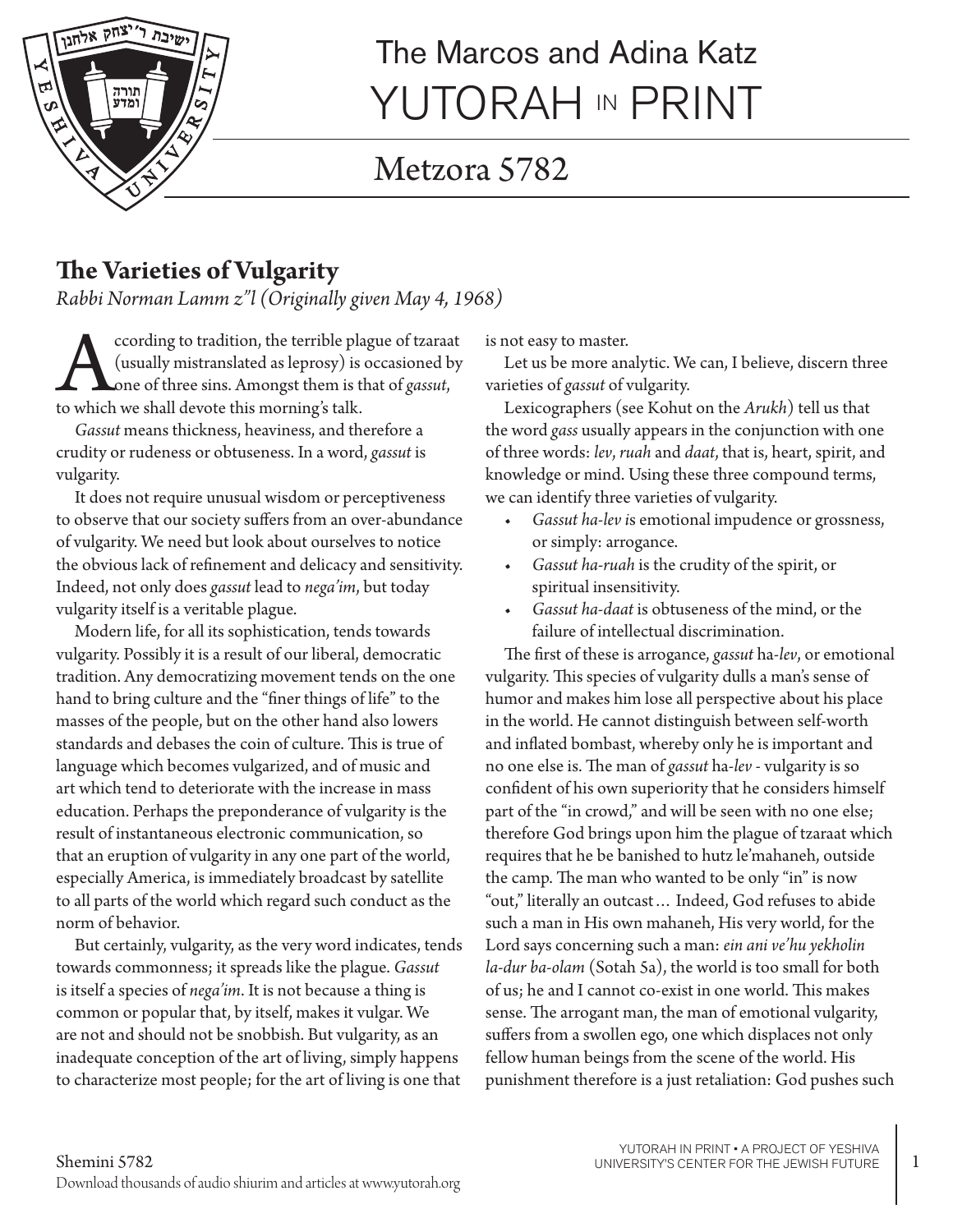a man out of His world…

But the bluster of such vulgarity of heart, as we know today, usually is a cover for an inner void, an inner emptiness. The man who suffers from what appears to be an excess of superiority usually is painfully aware of his inferiority of which he is ashamed.

This, I believe, is at the bottom of the insight of the Talmud which tells us that a man of *gassut* ha-*lev*, or arrogance, *hashuv lifnei Hakadosh Barukh Hu ke'ilu avad avodah zara* (Sotah 4b), is considered by the Holy One as if he had worshiped an idol. This is the accepted reading in our text of the Talmud. But a variant, recorded by the disciple of Maimonides, R. Judah b. Judah Ibn Aknin in his Sefer Hamusar, says that such a person is considered by the Holy One *k'avodah zarah atzmah*– as if he himself were a veritable idol! An idol has all the appearances of life, but is really dead. The man of arrogance and bombast and vanity tries to impress you with his superiority, but such superiority is indeed non-existent. We recall what King David said about the idols: *einayim la-hem ve'lo yiru, aznayim lahem ve'lo yishmah'u*, they have eyes but the do not see, they have ears but they do not hear, they have noses but they do not smell. The man who suffers from the vulgarity of vanity has all the apparent appurtenances of personality, but none of the underlying reality. This kind of vulgarian appears sociable, when he is really gathering gossip with which he will be able to derogate his fellow man and enhance his own ego. He appears to be engaged in friendly conversation, but he is really prattling in a monologue, for he is concerned only with that which aggrandizes his own self. He appears to look at you and to listen to you, but: "they have eyes and see not, ears and hear not"-- his ego blinds him to anything save that which concerns his own welfare. He appears to be polite— but his "please" is nothing more than servile begging and his "thank you" is an insincere down payment on favors he is yet to request. The vain man is indeed vulgar.

The second variety of vulgarity is *gassut* ha-*ruah*, spiritual obtuseness or insensitivity. In a word, it is the failure to appreciate the relations of values, to understand that all values are limited in time and place, that at the right occasion they are completely qualified and proper, but that at the wrong time and place they are grotesque and absurd. Therefore, the man of spiritual vulgarity suffers from distortion of values.

Indeed, what inspired the theme of this sermon is a

particular species of spiritual vulgarity which reappears annually and never fails to irritate me with a special form of abhorrence. I refer to the advertisements which regularly appear in our press every year before Passover, advising us to hurry and make our reservations in the various resort hotels where, we are told, a Passover vacation can be combined with a marvelous night club; where a famous cantor will entertain us at the same time that great bands will give us fun; where double choirs and heated indoor swimming pools all go together. Often I pray that these tasteless and insipid advertisements would remove one line from their text: "Dietary laws observed"...

I admit that because of them I am embarrassed before Gentiles, I am embarrassed before the Almighty, I am embarrassed before my very self.

A higher form of spiritual vulgarity afflicts American Jews, especially Orthodox ones, who misconstrue the very nature of the synagogue, who believe that it is a mark of honor and distinction to act in the synagogue as one acts in his very home, for it indicates that we are "at home" in the precincts of the House of God. Thus, we violate every norm of conduct that the Halakhah demands of us in the synagogue, the standards of reverence for a holy place, *mora mikdash,* and we excuse our irreverence by "*heimishkeit*"-- a fabrication and a distortion of the Halakhah and of all Judaism. It is a species of spiritual vulgarity to subvert the nature of the synagogue by being long on conversation and short on dress in it. Such empty prattle and constant chatter is a vulgarization of the spirit of holiness of a synagogue; and revealing too much of one's self because of fashion, reveals as well as shortsightedness and a lack of spiritual and intellectual integrity which should impel us to leave such fashions outside the synagogue.

A still more subtle form of *gassut* ha-*ruah* is the whole American Jewish attitude to the synagogue. American Jews often consider the "temple" the center of all of Judaism. Now a synagogue certainly is important. But it is never by any means more important than Shabbat or kashruth or family purity or ethical relations, and especially not more than the study of Torah. In Jewish law the academy of study is of greater sanctity than the house of prayer. I have always maintained that religious Jews in Israel have much to learn from American Orthodoxy, for we have undergone certain kinds of experiences of modernity, and Israelis can very well benefit by the lessons we have derived from these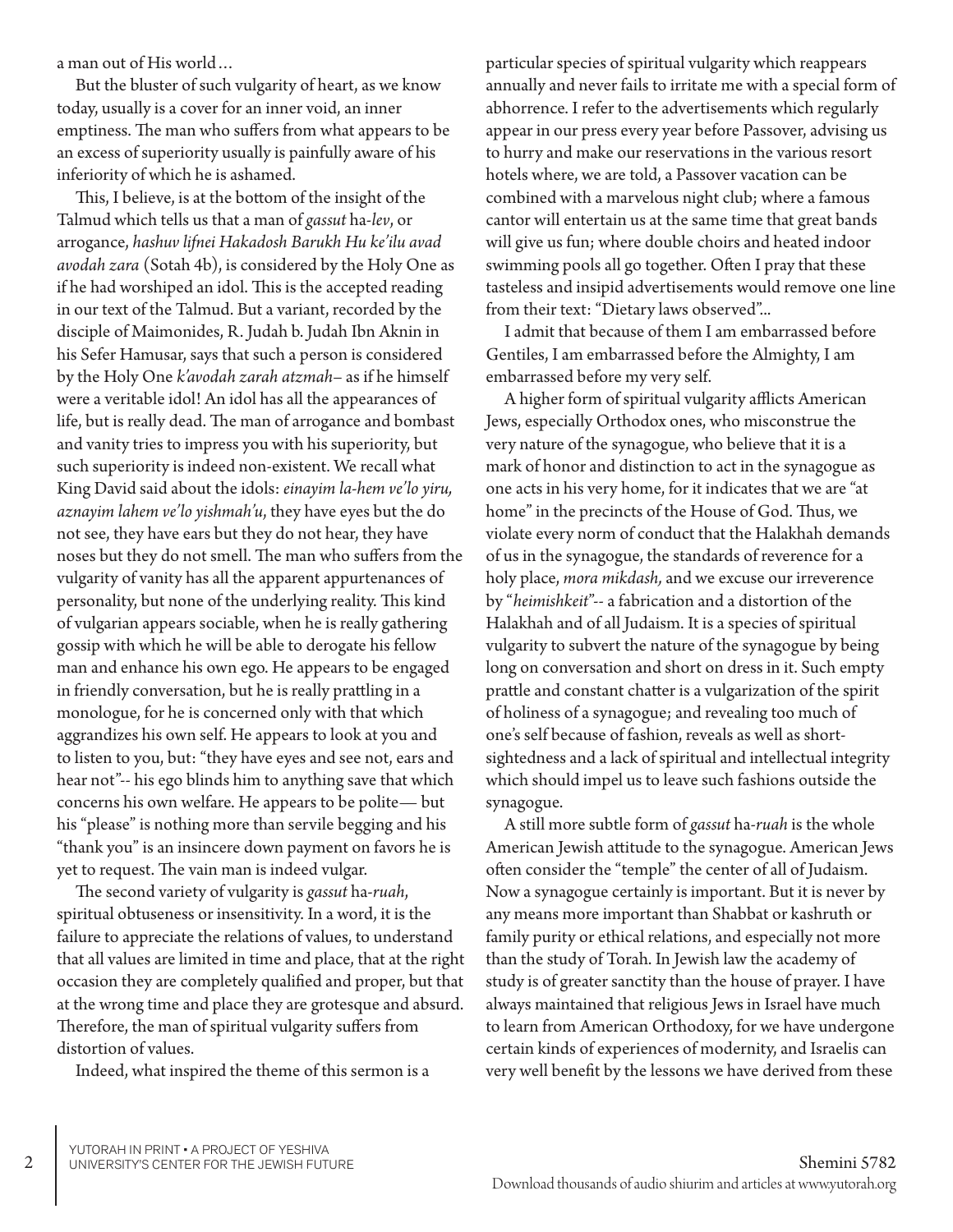experiences. But in one sense we have much to learn from Israeli Jews. For in Israel, once a man is a truly committed religious Jew, he understands much better the value of the study of Torah than we do. In Israeli synagogues, for all their faults, you will find people attending lectures in Talmud and Torah with much greater regularity and greater numbers than you will in America.

(Another subtle form of spiritual vulgarity, of *gassut* ha-*ruah*, deserves our attention. This too deals with the exaggeration of values when they are out of place. There is a remarkable statement in the Talmud: *siman le'gassut haruah aniyut* (Shab. 33a) -- poverty is a symptom of spiritual vulgarity. Did the Rabbis really mean to be so harsh on poor people? What they intended, I submit, is this: the poor man is afflicted not only by being economically deprived, and financially disadvantaged. An even greater tragedy derives from the psychological fact that inwardly he begins to attribute extravagant powers to money. If only I had money, he begins to believe, all my problems would be solved. Money becomes to him not something to attain in order to relieve certain of his difficulties, but it grows in his imagination into a veritable savior. This distortion of the value of money is a symptom of the disease of poverty, and it reveals itself in this spiritual vulgarity. The same is true not only for money but for social status or any other value.)

The third variety of vulgarity is the intellectual form, *gassut* ha-*daat*, the failure to discriminate between ideas, things, and people; the inability to comprehend conceptual subtleties.

As you know, on Saturday nights and on holiday nights, we add a paragraph in our Amidah prayer in which we speak of the separation or havdalah between the sacred and the profane, between week day and Sabbath or holiday. This particular passage is included in the fourth blessing, that in which we ask God for the gift of knowledge and intelligence. Why so? Because, the Talmud answers, *im ein daat havdalah minayin*– without knowledge, there can be no havdalah, no discrimination, no differentation. The major function of intelligence is analytic: to distinguish between various ideas. The failure to make such distinctions is, therefore, a form of *gassut* ha-*daat*, a thickness of the mind, an obtuseness of intellect, or conceptual vulgarity.

The most distressing recent example of such *gassut* ha-*daat* comes to us from the exalted chambers of the United Nations. I refer to the protests in the press in the UN against a recent parade by the State of Israel through old Jerusalem in celebration of Israel's 20th anniversary as a state.

Now, one may legitimately question if this is the best way for Israel to celebrate its Independence Day. I confess that I have serious doubts as to whether it is in the spirit of Jewish history and Israeli tradition to celebrate such a great event exclusively by a military parade and showing off tanks and jet airplanes. I suspect that there is more that can be done which conforms better to the spirit of Israel and World Jewry.

Moreover, objective editorialists have a right to criticize Israel on the grounds that such a parade may have jeopardized the peace, although I totally disagree and feel that nothing of the sort is true.

However, has the UN the right to criticize Israel and "deplore" this parade? And has Mr. U Thant the moral right to be as active as he was in objecting to the parade? Where was Mr. U Thant when Nasser massed his troops on the Sinai desert just about one year ago? Why did we hear no protest from the Secretary General of the UN when Nasser ordered UN troops to be pulled out of Sharm el Sheikh? Why was he silent when Jordanian artillery rained fire and death on Jerusalem? Why is he and the entire UN silent when the El Fatah terrorist infiltrate into Israel to kill men, women, and children? Can the UN not distinguish between terrorism and a peaceful parade, which will be held– indeed, was held– without the Damascusstype incendiary rhetoric and terrorism aimed at killing indiscriminantly?

Clearly, this is a case of *gassut* ha-*daat*, of vile intellectual vulgarity. And, of course, it is at its worst not a failure of intellect as much as a willful intellectual obfuscation that issues from what at bottom is *gassut* ha-*ruah*, spiritual vulgarity. For the UN has become a convention of people who speak in moral categories and intend only political issues. Perhaps it ought to be primarily a place of political confrontation; but it is vulgar to clothe political strategies in moral terms.

Vulgarity– whether emotional, spiritual, or intellectual– is indeed a plague which infects young and old, in places high and low, in circles Jewish and non-Jewish. In this sense of its widespread character, *gassut* is really vulgar: it is common, it is ordinary.

No wonder that every morning, almost immediately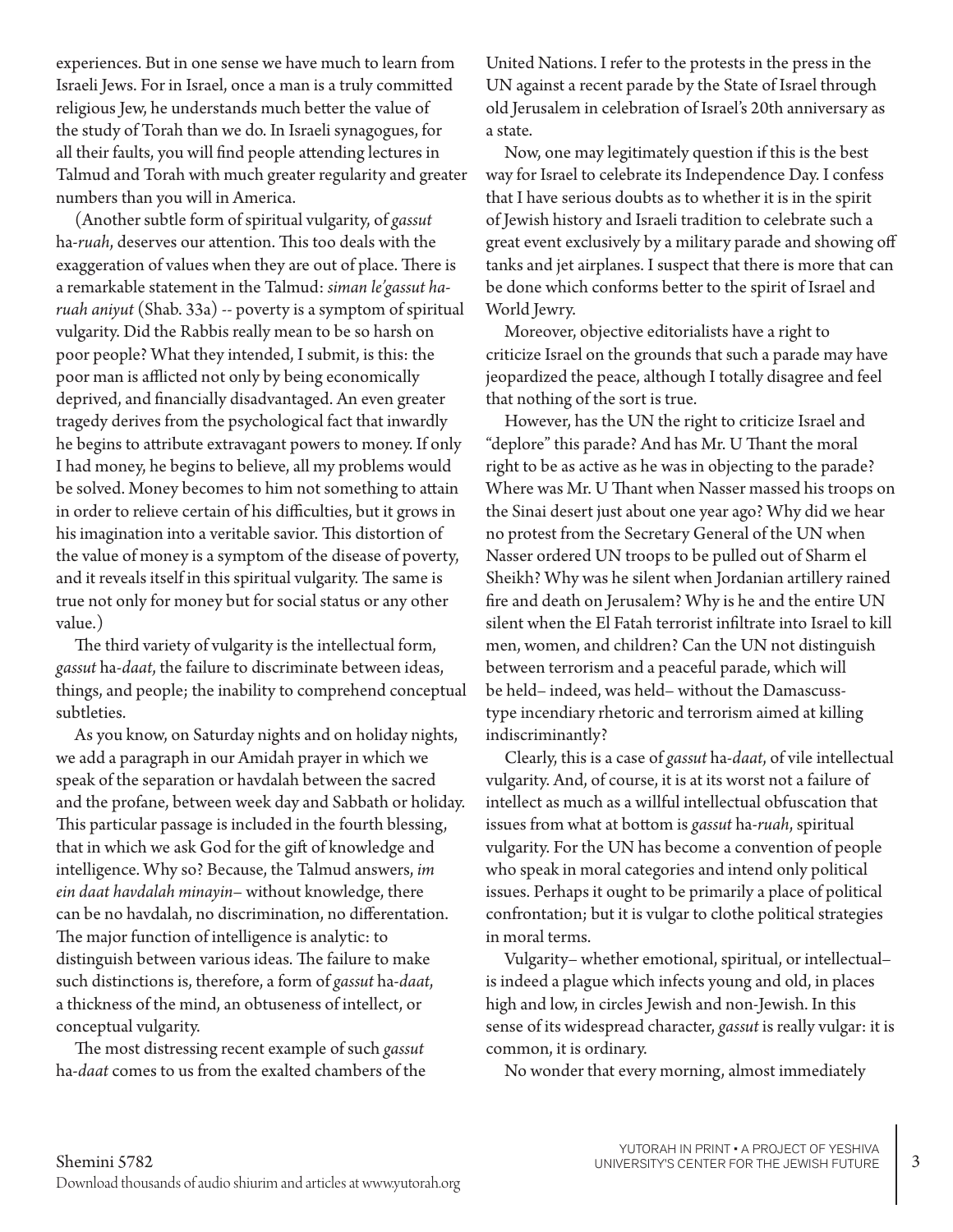upon arising, we ask God to let us be popular and respected and acclaimed by all those whom we meet: *u-tenenu ha-yom u-ve'khol yom leh'hen u-lehessed u-le'rahamim be'einekha u-ve'einei kol ro'einu,* give us this day and every day the charm and grace and favor in Thy eyes and in the eyes of all those who behold us. In a word, we want to be accepted by the masses.

But this involves a danger. If we are going to appeal to kol ro'einu, to all those whom we meet, if we are going to pander to the taste and judgment of the lowest common– the most common!--denominator, then we indeed may very well become the victims of vulgarity!

Therefore, we immediately continue our prayers: may it be Thy will, O Lord my God and God of my fathers, *she'tatzilenu ha-yom u-ve'khol yom me'azei panim u-me'azut* 

#### **Who Am I?**

*Rabbi Joshua (The Hoffer) Hoffman z"l*

In this week's parsha, the Torah presents the purification<br>process for a person afflicted with tzora'as, as well as<br>the laws of tzora'as that appears on the walls of a hous<br>The Talmud (Arachin, 16a) lists seven sins for wh  $\Gamma$ n this week's parsha, the Torah presents the purification process for a person afflicted with tzora'as, as well as the laws of tzora'as that appears on the walls of a house. is afflicted with tzora'as, but the best-known reason for it is for transgressing the prohibition against speaking leshon hora, or evil talk. Rashi on our parsha writes that this is the reason that birds are used in the purification process, since birds are typified by their chirping. He also mentions another reason for tzora'as, which is 'gasus horuach,' or arrogance. Rav Dovid Feinstein explained that the other five sins are all a result of one or the other of these two sins, while Rabbi Shlomo Ephraim of Lunshitz, author of the commentary Keli Yakar, wrote in his Olelos Ephraim, that leshon hora is, in reality, a result of arrogance (see Netvort to parshas Metzora, 5763, available at Torahheights.com). The Midrash Rabbah on our parsha, however, focuses specifically on the prohibition of leshon hora, and relates a very interesting story regarding it, that helps shed light on the mind-set of the person who is addicted to leshon hora, and who is, as a result, afflicted with tzora'as.

The midrash, in Vayikra Rabbah (16:2), relates that a certain merchant went around asking, "who wants to buy a medicine that gives life?" Rav Yannai came over to the merchant and asked to see the medicine, but the merchant said it is not for him. However, after repeated requests, the merchant finally gave in to Rav Yannai, and cited the verses *panim…u-mi-pega ra…*, that You save this day and every day from impudent people and form impudence within ourselves… from any evil and disconcerting confrontation, whether with Jew or non-Jew. In a word, spare us, O Lord, from the bitter encounter with vulgarity – in any form and manner, in any variety or of any people.

For the plague of vulgarity, in all its varieties, is the most pernicious of all.

And the only way of avoiding it is to remember that while there is nothing wrong in wanting to be popular and accepted and acclaimed by all the circles of our acquaintance, it is still more important to strive for favor *be'einekha* rather than *u-ve'einei kol ro'einu*, in the eyes of God more than in the eyes of man.

in Tehillim (34:13-14), "who is the person who wants life, who loves days of seeing good ? Guard your tongue from evil, and your lips from speaking deceitfully." Rav Yannai responded that King Shlomo made a similar remark when he said "He who guards his mouth and tongue from evil guard his soul from troubles" (Mishlei 21:23). However, continued Rav Yannai, he had never understood this verse until this merchant came and announced, "who wants life?" Therefore, he said, Moshe told the Jews, "This will be the law of the metzora" (Vayikra 14:2) - the law of the 'motzi shem ra,' or the one who 'brings out a bad name,' i.e., a slanderer. We need to understand why the merchant felt that Rav Yannai did not need his advice, and what it is that Rav Yannai actually did learn from it.

Rabbi Reuven Katz, in his Dudaei Reuven, explains that Rav Yannai already understood that one can attain life in the world to come through guarding one's tongue from speaking evil. What he didn't understand was that one can attain life in our present world in this way, as well, and this is what he learned from the merchant. As Rabbi Katz explains, a person who engages in leshon hora alienates himself from other people, is considered as a person who cannot be trusted, and eventually loses his livelihood because no one wants to associate with him. Thus, he really does not have a life. Part of the purification process for the metzora - the person afflicted with tzora'as - is to live outside all three camps, alone. By doing so, he will have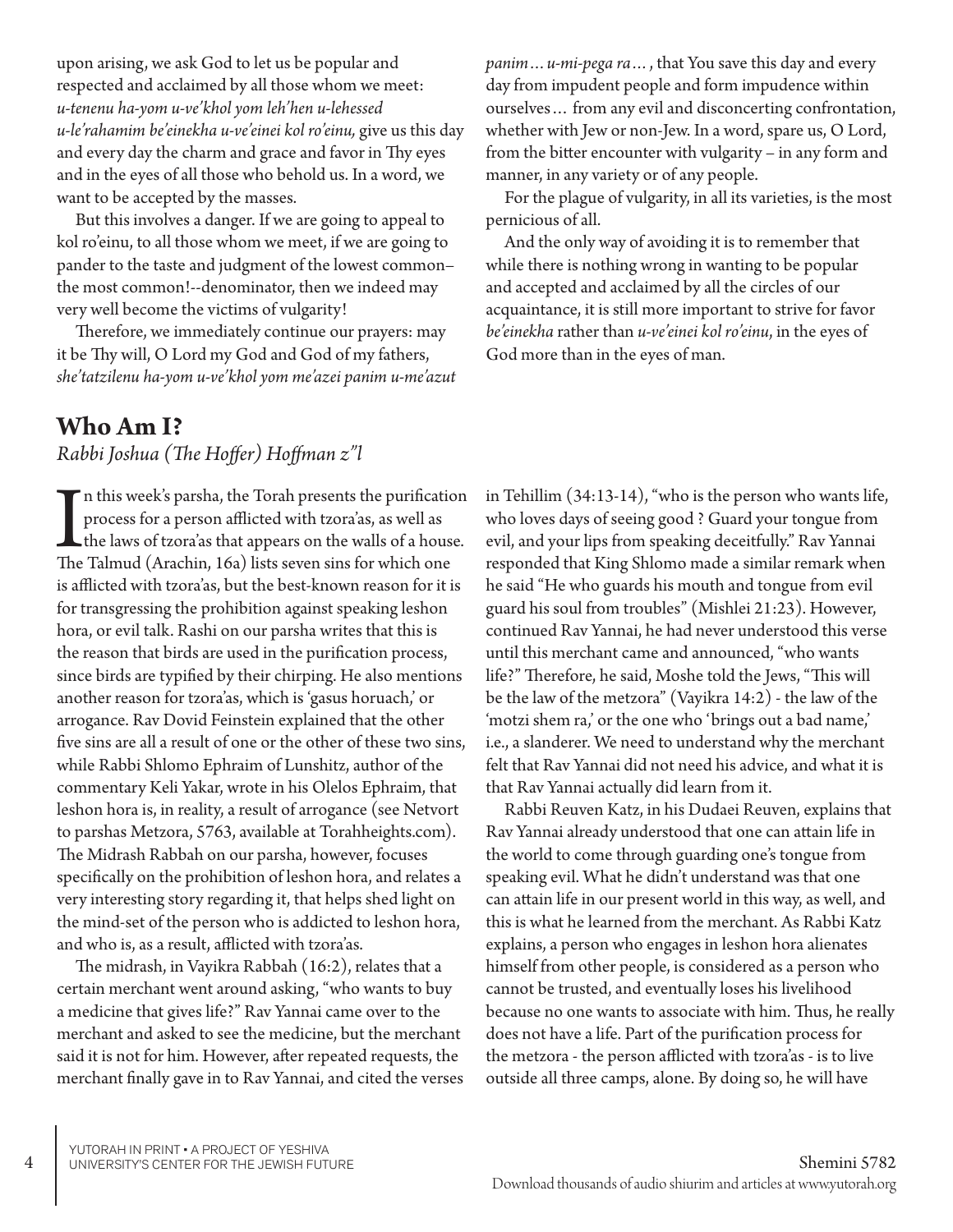an opportunity to contemplate his loss of status within society, which came as a result of his uncontrolled gossip and slander. If he hasn't yet come to that point in his life, the tzora'as serves as a warning to him of where his current life-style will eventually lead him. I would like to expand on this explanation, through an understanding of the root causes behind the practice of leshon hora, and show that there is a further dimension of the negative results of this practice, not touched upon by Rabbi Katz.

A primary reason for people engaging in leshon hora is, actually, a sense of low self-esteem, and a feeling that in order to build oneself up, he must bring others down. Viewing leshon hora as the primary cause for tzora'as, with all the other sins coming as a result, perhaps we can then view arrogance as an outgrowth of leshon hora. As a result of the leshon hora one speaks, bringing other people down, the one who speaks becomes arrogant, building his selfesteem atop the edifice of other people's shame. In both cases, the offender is not evaluating himself accurately, but basing his assessment on his view of others. Thus, he

never truly understands his inner self, who he really is, because he is always defining himself in terms of other people. Perhaps it is for this reason that the rabbis tell us (Nedarim, 64b) that the metzora is one of four people who are considered dead even during their lifetime. The person who is addicted to leshon hora never develops his true self, and, thus, is, in a sense, dead, and draws those who listen to him into his web of deceit and self-alienation. By slandering others, he robs them of their identity, as well. It is, perhaps, this process that is reflected in the statement of the rabbis that leshon hora kills three people - the one who speaks it, the one who listens to it, and the one of whom it is told. To paraphrase, albeit in a different context, Fast Eddie Felson (aka Paul Newman), the main character in the classic 1961 film, The Hustler, the metzora is dead inside, and, so, he makes everyone around him dead, as well. Therefore, he must remove himself from the company of others, for a time, so that he can reconsider his role in life, unrelated to the success or failure of others, and try to understand who he really is.

#### **Lashon HaRa, Tzaraas, and Loopholes—The Power of Words**

*Rabbi Assaf Bednarsh (Transcribed and adapted by a talmid from a shiur given in the Gruss Kollel on April 3, 2014)*

In this week's Parsha, there is a din of nigei batim, the tzaraas of houses. And there is an interesting halachah<br>there. *Ve-tzivah ha-kohen u-finu es ha-bayis be-terem yavo*<br>ha-Kohen li-ros es ha-nega ve-lo yitma kol ashe n this week's Parsha, there is a din of nigei batim, the tzaraas of houses. And there is an interesting halachah there. *Ve-tzivah ha-kohen u-finu es ha-bayis be-terem yavo*  go to a Kohen and say: *ke-nega nira li ba-bayis*—I think I have tzaraas. What did the Kohen say? You might think you have tzaraas, but there is no chalos tzaraas until I come and check it out. Therefore, you should take all your keilim out of the house first so they would not become tamei because there is no chalos tzaraas until I get there and pronounce it tamei. I am giving you an eitzah tovah to save all your keilim from tumah. Rashi says, what is the pshat in this pasuk? *Chasa Torah al mamonam shel Yisroel, al klei cheres, she'ein lahem tahara be-mikve.* It's Hashem being nice to us—He's giving us a kulah. Here's a makor—in case anyone ever asks you—for why Orthodox Jews always come up with loopholes in halachah. There are profound philosophical answers to that. But if you don't want to get into philosophy, you should just tell them: Ah, it's because the Chumash already gave us a loophole. Your house has tzaraas. But what does the Chumash say? Ah, it's not tamei

until the kohen gets there, and therefore you could take everything out when it's not tamei yet. And you see from this that we are good ovdei Hashem, even if sometimes we avail ourselves of loopholes. But perhaps there is something deeper and more substantive to **this** loophole. Why is it that out of kol Ha-Torah kulah did Torah choose to give us this trick, this loophole, this ha'arama, specifically in the context of tzaraas? It could be that the Torah is trying to emphasize a theme that is true about tzaraas in general. What is it? That tzaraas is not *chal, bein be-guf adam, bein be-beged, bein ba-batim*, until the kohen paskens, and says: *es tamei hu*. Even if this happened to a Talmid Chacham, who knows kol Ha-Torah kulah, who happens to be a Yisroel, and he is 100 percent sure that it's tzaraas. And the only available kohen is an am ha'aretz, who doesn't know which way to hold a gemora, this way or that way. Nonetheless, even though it's obviously tzaraas, that means nothing I tell this kohen am ha'aretz—Say "It's tamei"—and when he says that it's tamei, it magically becomes tamei. So, what's the pshat here? Simply, I think we can explain based on one of the most famous ideas of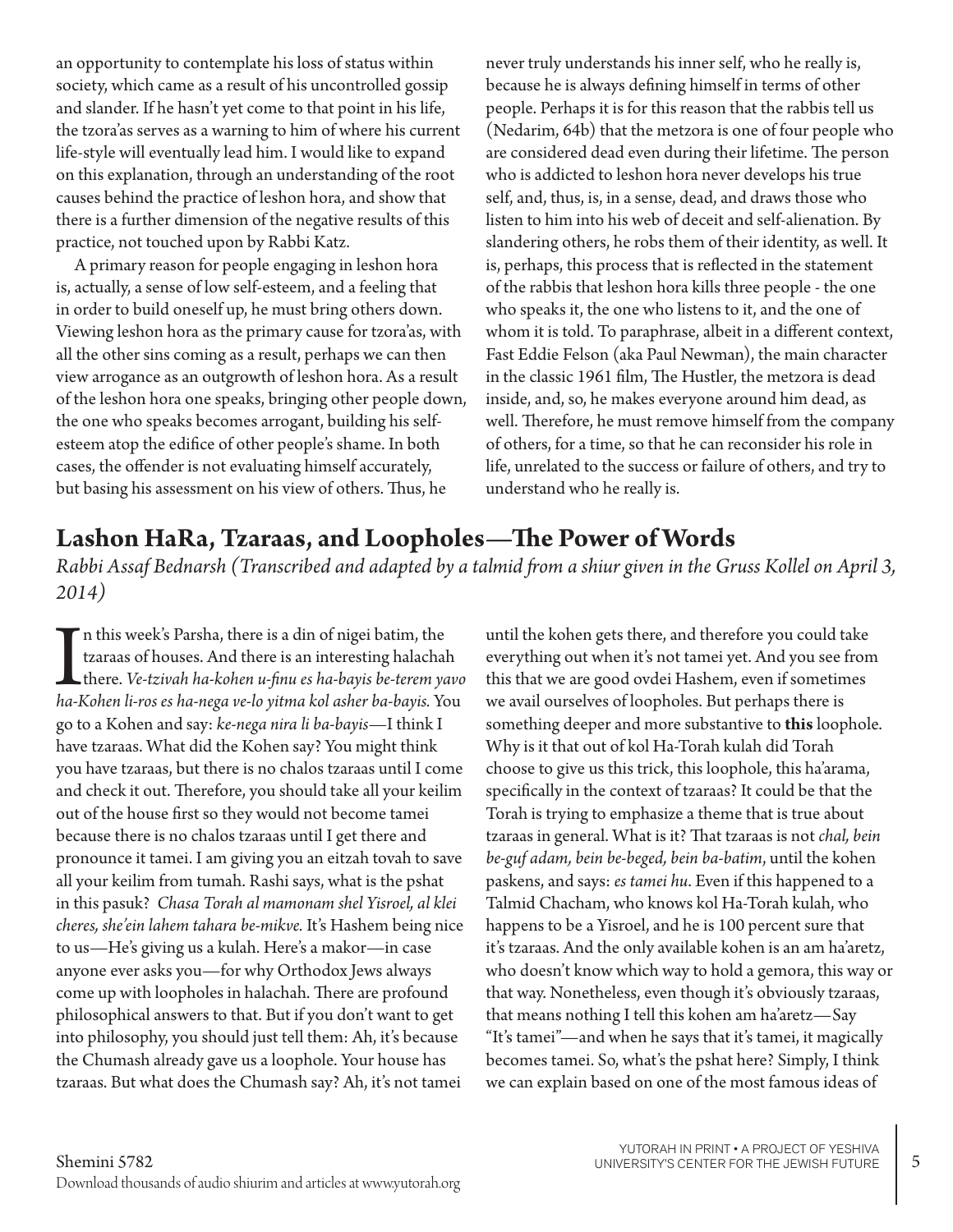Chazal—that one gets tzaraas for talking Lashon Ha-Ra. And why would a person say Lashon Ha-Ra? He might be an evil person—who tries to hurt and humiliate people and ruin their relationships. There are evil people out there. But that's a milsa de-lo shechicha—it rarely happens. That's not why a statistically significant portion of Jews tell Lashon Ha-Ra. Why else would they do it? Very pashut. Most Jews have a sentiment that they would never shoot someone or beat someone up, that they would never steal their money. They think, in the words of a popular adage—Stick and stones will break my bones, but words will never hurt me—they see Lashon Ha-Ra as just talking. Nah, words don't really have an effect. It's not a big deal. It's not important. Therefore, what does Torah teach us about Lashon Ha-Ra? Torah penalizes the speaker by making him ugly. It legislates the destruction of his house and commands the burning of his clothes. What does a

#### **The Bridge of Reeds**

*Rabbi Moshe Taragin*

Some predicaments in life can be quickly repaired.<br>
Others require patience and waiting. Severe forms<br>
of halachik impurity or tumah cannot be resolved<br>
overnight and, instead, require waiting periods of different Tome predicaments in life can be quickly repaired. Others require patience and waiting. Severe forms of halachik impurity or tumah cannot be resolved lengths. For example, a post-partum mother must wait either 40 days (after a boy) or 80 days (after a girl) before her korbanot transition her back into society.

Similarly, a man or woman who experience repeated bodily emissions (zav or zava), must count seven days without secretion before immersing in a mikvah, offering sacrifices and rejoining the mikdash experience.

A metzora as well, must wait seven days before his immersion in a mikva and korbanot. However, unlike other halachikally impure people, a metzora performs a preliminary ceremony BEFORE the seven day "waiting period" commences. On the day he is healed, he delivers twin birds- one of which is sacrificed and mixed with natural water. The other bird is bundled with a tree-branch, a string and a reed. This wad is used to brush blood upon the hand of the metzora. After the blood is applied, the remaining live bird is set free and the metzora is fully shaved of his bodily hair. Only after this preliminary ceremony has concluded can the metzora begin his sevenday waiting period leading up to his korbanot and to his reentry into society.

Metzora say? Here I am, disfigured, an outcast of society. He feels what he made other people feel. Everyone looks down on him. He is humiliated and looks different than everyone else. And what does he say? He says: Oh, I am in big trouble now. Look at the objective reality. And he goes to halachah, and it tells him: you can handle the objective reality. People have a lot of things wrong with them—no one is perfect. And we can all get along anyway. But once someone goes and calls you tamei, now you are an outcast. Now, mi-chutz lamachane moshavo. Once someone calls you tamei, it changes your entire life and existence. And therefore, the ba'al Lashon Ha-Ra learns his lesson. He thought that words are harmless. And then he realized that, in fact, words are sometimes even more powerful than deeds. Words have a tremendous effect, and hopefully, he will do teshuva and be careful with his words in the future. Shabbat Shalom.

The vivid tiglachat ritual of shaving bodily hair provides a metamorphosis for a metzora. He has suffered a terrible illness and endured a painful quarantine which may have lasted three weeks. Severed from his family and from his community, he had ample time to ponder his isolation. Why was he afflicted with such a hideous illness which repelled any visitors? The metzora disease isn't physically pleasant and it exacts a heavy psychological toll upon its victims.

In addition to "processing" his unsightly illness, a metzora also contemplates the underlying reasons for his ailment. The Torah doesn't assign any particular sin as the root cause of infection, but Chazal trace the disease to the sin of slander or to excess egotism. Having spent a few weeks sunken in physical struggle and wrestling with psychological anxiety, the metzora looks for renewed purpose and for new horizons of meaning. Shaving his hair, literally, creates a clean slate and a fresh tomorrow. Bodily hair is a vestige of his broken past and is now removed, readying his body and his soul for a fresh start. Nothing speaks "renewal" and "rebirth" more than removing hair, unencumbering his body and liberating his spirit.

While the tiglachat erases his failed past, the ceremony of the reed revives the past - not a personal "past" but a national "past". Thousands of years ago, in Egypt, during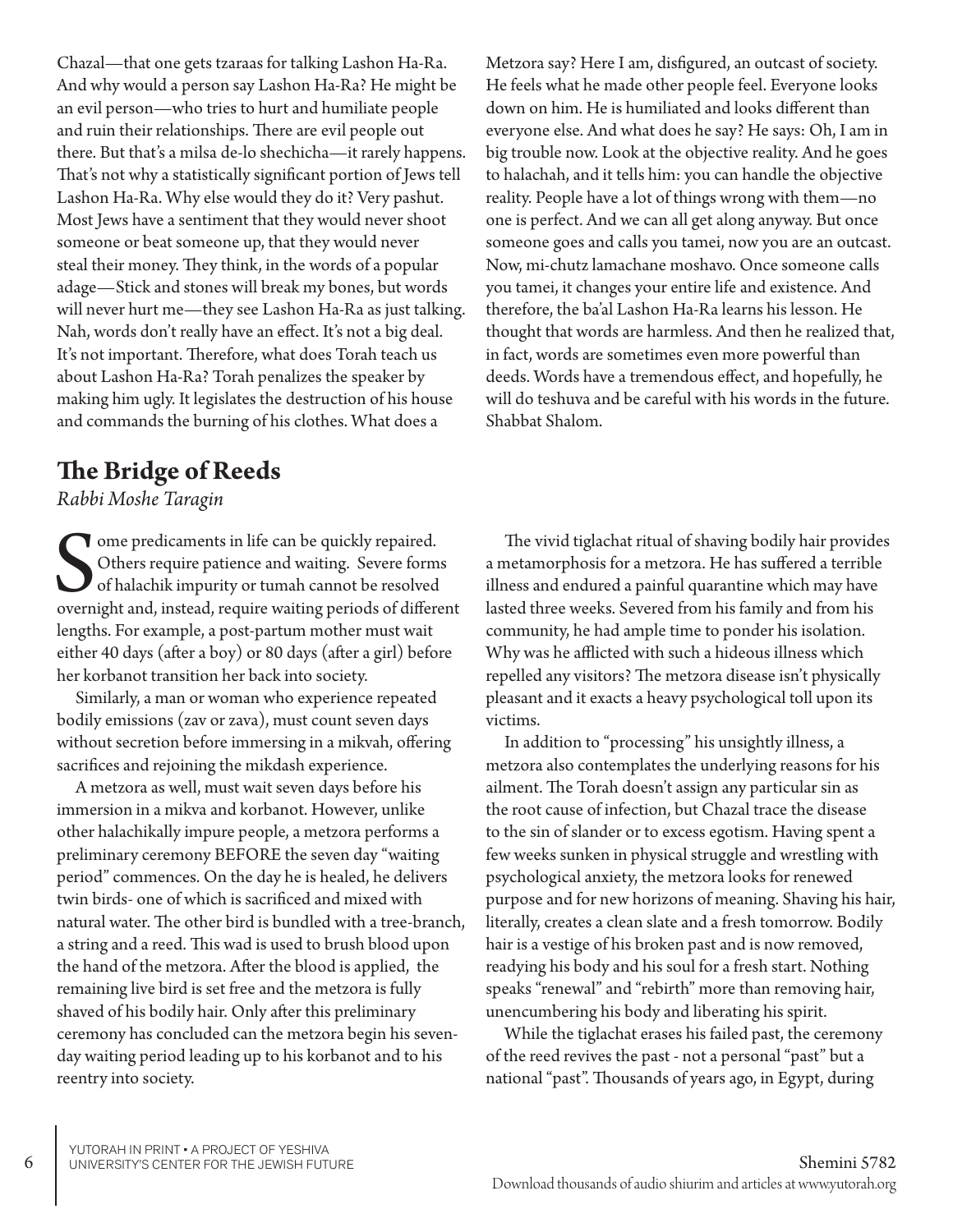our epic night of liberation, we glazed the doorposts of our homes with blood, applying the blood with a bundle of reeds. Utilizing a reed to spread blood upon the metzora revisits that seminal moment in our collective past- the moment we departed Egypt.

The symbolic return to Egypt provides a very different makeover for the metzora. Perhaps his illness and his struggle induced a crisis of identity. Perhaps his extended and harsh quarantine blurred personal meaning or distorted purpose in life. However, meaning and identity lie beyond the "personal". Every Jew – healthy and ill, sinner and saint, belongs to the great trail of Jewish history which began that fateful night in Egypt. We may face personal breakdowns and we may struggle with meaning as we face the harsh conditions of our personal lives. However, the broader narrative of Jewish history endures, and we are part of that magnificent journey. On the one hand, a metzora recovers meaning by peering into a unsullied future of "tomorrow". Shaving his hair deletes past mistakes and provides a fresh start. The ceremony of blood and reeds resurrects past national meaning and timeless historical identity. A metzora is part of a collective legacy and during the ritual of the reeds he taps into that larger meaning and into that communal identity. His personal life may be in disarray, but Jewish history beckons him. Having returned to Egypt and having regained

#### **The Sweet in the Bitter**

*Mrs. Michal Horowitz*

n this week's parsha, Parshas Metzorah, the Torah<br>
continues to teach us about negah tzara'as - the<br>
בִּנְשָׂן, אֲלֶא יָאֲנִי נֹתֵן לְכֶם לַאֲחֻזָּה; וְנָתַתִּי נֶגַע עֲרַעַת, בְּבֵית אֶרֶץ אֲחֲזִתְכֶם יִ n this week's parsha, Parshas Metzorah, the Torah continues to teach us about negah tzara'as - the ּכִ י תָ בֹאּו אֶ ל-אֶ רֶ ץ :us tells pasuk The .as'tzara of affliction - *When you come to the land of Canaan, which I give to you for a possession, and I will place a tazra'as affliction upon a*  ּובָ א אֲ ׁשֶ ר-לֹו הַ ּבַ יִת, וְ הִ ּגִ יד *;possession your of land the in house* and the one to whom the house - לַכּהֵן לֵאמֹר כְּנֵגַע נִרְאָה לִי בַּבָּיִת *belongs shall come and declare to the Kohen, 'something like an affliction has appeared to me in the house'* (Vayikra 14:34- 35).

Rashi comments, quoting Medrash Rabbah:

ונתתי נגע צרעת. בְּשׂוֹרָה הִיא לָהֶם שֶׁהַנְּגָעִים בָּאִים עֲלֵיהֶם; לְפִי ֿשֶׁהִטְמִינוּ אֱמוֹרִיִּים מַטְמוֹנִיּוֹת שֶׁל זָהָב בְּקִירוֹת בָּתֵיהֶם כָּל אַרְבָּעִים שָׁנָה ּשֶׁהָיוּ יִשְׂרָאֵל בַּמִּדְבָּר, וְעַל יְדֵי הַגֶּגַע נוֹתֵץ הַבַּיִת וּמוֹצְאָן *This* is *good news for them (the Bnei Yisrael) that afflictions* 

meaning, he can begin his seven day countdown toward entering the mikdash.

Though the word metzora and the name mitzrayim are not etymologically related, they each contain the three letters of מצר which implies "constriction" or narrow straights. The Jews in מצרים were constrained by slavery and bondage. By placing blood upon their doors, they quit their dwindled worlds while opening horizons to a more expansive future. That night they metaphorically walked through a "door" toward a "spacious" new future. No longer would they suffer as slaves bereft of identity and sold as nameless chattel. No longer would they be disenfranchised of family, community or nationhood. They walked out on their past world of suffering into a new world of family and mission. National identity beckoned them.

The מצורע struggled with similar restraints. He has been severed from his family, his society and from any contact with the house of Hashem. He too, must walk through a "door" to discover renewed meaning. The reeds bridge him back to the iconic doors in Egypt. To rediscover meaning, he walks back to Jewish history and walks through those doors. There is always meaning awaiting a Jew in his past. There is always meaning awaiting a Jew in his people and their mission. It only takes one reed to find that meaning. One reed and spirited imagination.

*are to come upon them; for the Emorim hid treasures of gold in the walls of their houses all forty years that Israel was in the desert, and as a result of the affliction (of tzara'as that the Jews would find on the walls of the homes), he (the* Israelite) breaks *down the walls and find the treasures.*

It is compelling to note that the Torah tells us that when the ba'al ha'bayis (home owner) comes to the kohen to inform him of the tazra'as affliction, he says: כְּנֶגַע נִרְאָה לִי תִי ָבּ ַבּ - *like an affliction appeared to me in the house.* Why doesn't he just say "an affliction appeared to me in the house"? Why must he say "like an affliction"?

How we do understand these verses? Is the tzara'as in this case a reward or a punishment? Is it good news, or bad news? What is Rashi coming to teach us? And why can't the owner say definitively: 'I saw an affliction'?

Putting it all together, weaving a beautiful tapestry of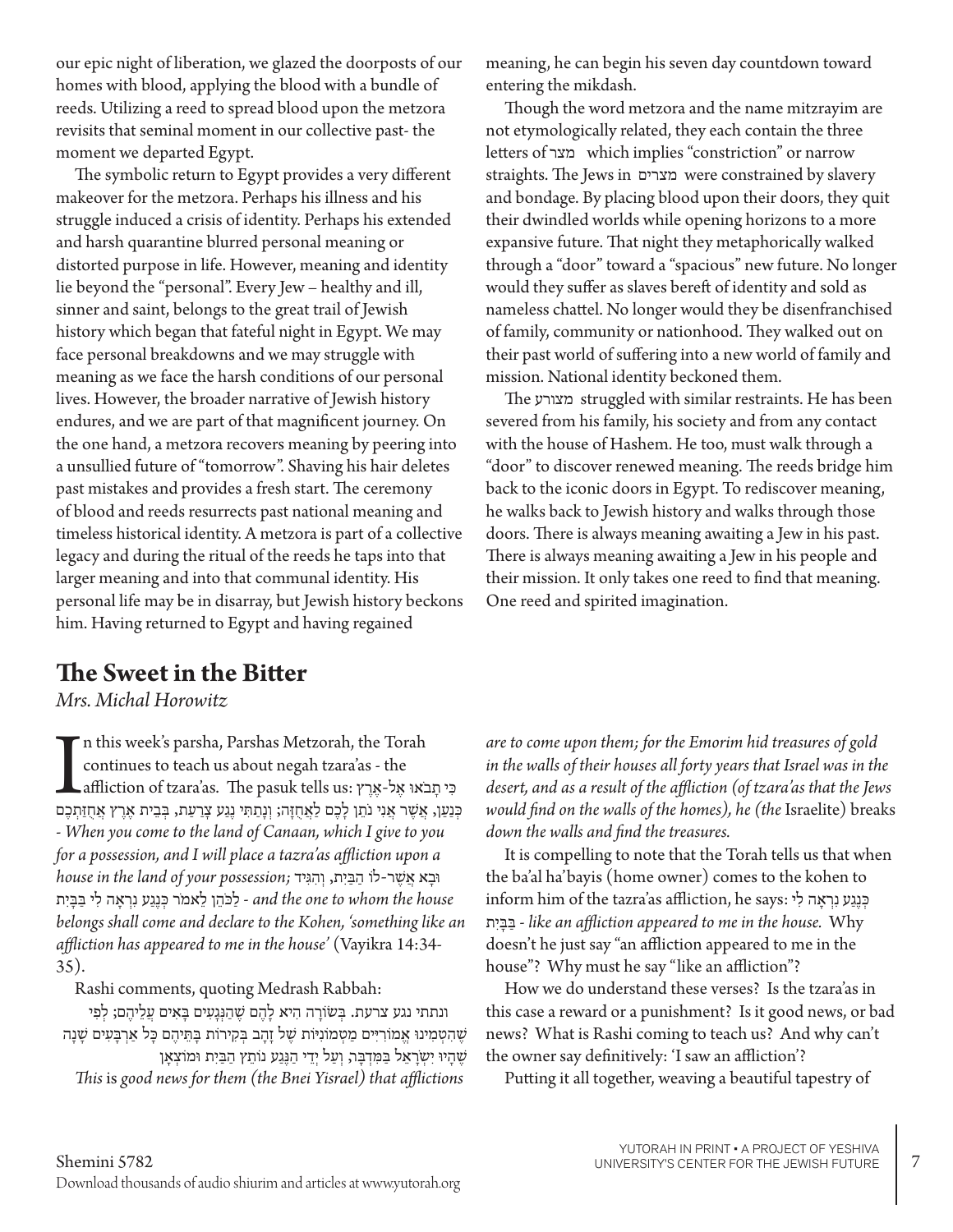Torah, Rabbi Dr. Abraham J. Twerski zt'l teaches, "Why should the owner say 'Something like an affliction has appeared to me in the house?' Why not say, 'An affliction has appeared to me in the house'?

וְ נָתַ ת ִ י נֶגַ ע צָ רַ עַ ת ב ְ בֵ ית אֶ רֶ ץ' statement Divine The" םֽ ֶםכ ֶכ ְת ַז ֻח ֲא - *I will place an affliction upon a house in the land of your possession*' appears to be a promise rather than a punishment. Rashi explains that the Canaanites used to hide their treasures in the thick walls of their houses. The affliction in the house resulted in the walls being demolished, which would expose the hidden treasure. Thus, the affliction in the house was a blessing rather than a punishment.

"This is why the owner should not say 'An affliction has appeared to me in the house.' An affliction is a punishment, whereas the lesion in the wall of the house was a blessing leading to the discovery of hidden treasures. Therefore, all he may say is 'it seems like an affliction to me.'

"This has far-reaching application and relevance. We all experience unpleasant things which at the moment are distressing and appear to be bad. In many instances, we realize much later that what we had assumed to be bad was really something good in disguise.

"The Baal Shem Tov said that when an adversity occurs, one should not say: 'It is bad.' G-d does not do bad things. Rather, we may say, 'This is a bitter happening.' Some lifesaving medications may have a bitter taste. Remembering this should help us keep our bearings in times of adversity" (Twerski on Chumash, Artscroll, p.221).

This is a powerful message and lesson for our lives. Often what seems to us like difficulties, trials and tribulations are part of Hashem's Master Divine plan to bestow goodness upon us. Though to us it may look like the "negah tzara'as" - the affliction of tzara'as, from Hashem's vantage point, it is nothing but bountiful treasures to bring great wealth upon us and into our lives. And so, we must say "it seems to be, it looks like, it appears as if " it is an affliction; but in reality, it is a treasure of Hashem.

On Leil ha'Seder, we are involved in many unique mitzvos on this glorious, holy night when we celebrate our freedom from slavery. One of the mitzvos of the night is achilas marror - eating the bitter herbs. These bitter herbs remind us that the Egyptians embittered the lives of the Israelite slaves, as the verse says: וַיְמַרְרוּ אֶת-חַיֵּיהֶם בַּעֲבֹדָה and they embittered - קָשָׁה, בִּחֹמֵר וּבִלְבֵנִים, וּבְכָל-עֲבֹדָה בַּשֶּׂדֵה *their lives with hard work, with mortar and bricks, and with all work of the field* (Shemos 1:14).

And yet, before we eat the marror we recite a special בְּרוּךְ אַתָּה ה', אֱלֹקִינוּ מֶלֶךְ הַעוֹלַם, אֲשֶׁר קִדְּשַנוּ בְּמִצְוֹתֵיו :bracha  *the d-G our Hashem Your are Blessed* - וְ צִ וָ נּו עַ ל אֲ כִ ילַ ת מָ רֹור *King of the world, Who sanctified us with His commandments, and commanded us to eat the marror.* 

If achilas marror is to remind us of the bitterness our forefathers faced in Egypt, why do we bless G-d for it?!

Perhaps, based on the above insight of R' Dr. Twerski, we can answer as follows: A Jew must always have the fortitude, faith and courage to say: "This looks like it's bitter; this looks like an affliction; this looks like a terrible time in life." And yet, we must remember that hiding behind the tzara'as stricken walls were great treasures. Within each difficulty we face, there is certainly Divine blessing. We may not recognize it, we may not be able to see it, we may not understand it - but we are still able to say: בְּנֵעָ נִרְאָה לִי בַּבָּיִת - like an affliction appeared to me in the house.

From the bitterness of marror came the sweetness of redemption. And so for this, indeed, we must bless G-d.

May we merit the end of this bitter galus, may we merit the ultimate geula for our nation and our Land, and may we see the fulfillment of הבנויה בירושלים הבאה לשנה immediately and in our days.

#### **The Nidah–Affirming the Infinite Value of Human Life**

*Rabbi Ephraim Z. Buchwald*

Toward the end of this week's parasha, parashat<br>Metzorah, we learn the laws of the תַעֲל קֵרּ<br>—Zavah, the various natural and unnatural emissions<br>—Texters natural and unnatural emissions Metzorah, we learn the laws of the בָז—Zav, the יִדָּה Baal Keri, the —נִדָּה Nidah and the discharged from the bodies of both men and women.

 $\tau$ וְאִשֶּׁה כִּי תִהְיֶה זָבָה, reads, וְאִשֶּׁה כִּי תִהְיֶה זָבָה הַ יָּהְיֶה בְנָדָּתָה יִהְיֶה זֹבָהּ בְּבְשָׂרָהּ, שְׁבְעַת יָמִים תְּהָיֶה בְנִדָּתָה, When a woman has a discharge, her discharge from her flesh being blood, she shall be in a state of nidah for a seven day period. The Torah further states that anyone who touches the woman